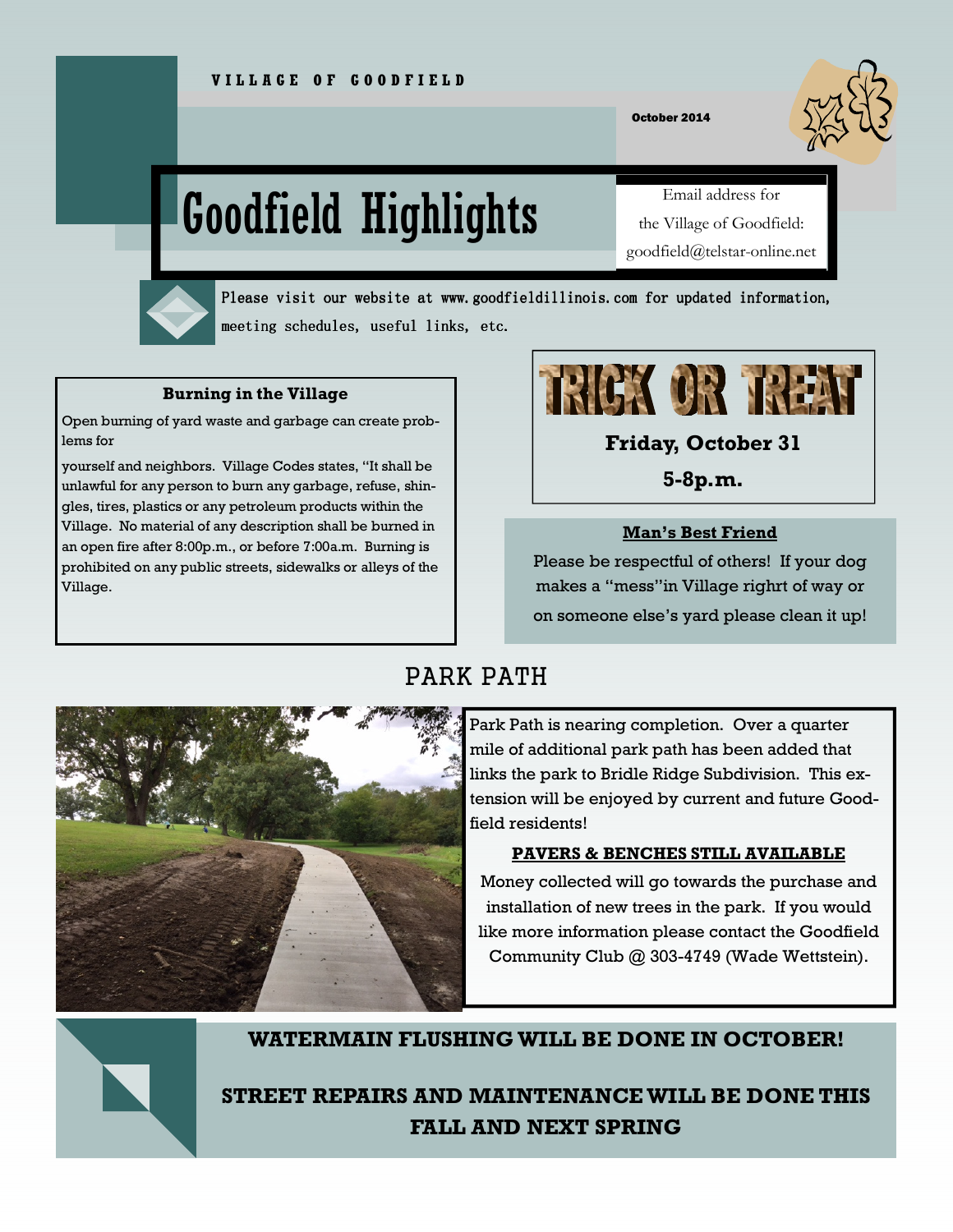# MISCELLANEOUS VILLAGE INFO

# **DIRECT DEBIT**

# **NOW AVAILABLE FOR WATER & SEWER PAY-MENTS**

The Village now accepts direct debit for water/sewer payments. This eliminates the need to write a check to the Village. You receive a bill stating how much you owe, then the amount is automatically debited from your selected bank account on the specified date.

Applications are available on the Village Website www.goodfieldillinois.com or can be picked up at the Village Office.



If you have any used flags which need proper disposal please drop them off at the Village Hall. We will see that they get to the American Legion for proper and respectful disposal.

# **Street Repairs**

Street repairs and maintenance work will start soon to repair some street damage along with maintenance of ditches and the edges of the roads. This may result in grading the ditch area along the road to promote better drainage. Keep in mind your property line usually ends 10-15 feet from the edge of the street. This allows us to perform maintenance to the road and ditches as needed in the public right of way.

Snow Plowing season will soon be here! Please help us make the job easier and faster for everyone by not parking on the streets until after the streets have been cleared. This would be very helpful for the operators. Snowfalls require vehicles to be removed from the streets until the streets are cleared edge to edge. Repeat offenders will be ticketed and or towed. We also request residents and businesses not pushing, shoveling or blowing snow into the streets, keep pushed snow on your property as it creates problems for the snow plows and street traffic. Your cooperation is appreciated and the job can be completed sooner.

### **SOLICITOR'S**

 **Snow Plowing** 

Be aware of solicitor's and know what to ask! If anyone is going door to door selling anything they must have a solicitor's permit from the Village. They also must carry the permit on them. If they do not have a permit please call the Village Hall (965-2517) or Goodfield Police (447-6265).

As always...never let someone into your house if you do not know them!

**Grass Clippings** 

Please do not blow grass clippings on the streets or sidewalks. This restricts the flow to the storm sewer system.

#### **POLICE NUMBERS**

FOR EMERGENCIES both Tazewell and Woodfore County DIAL 911 NON EMERGENCY TAZEWELL COUNTY (800) 322-9166 NON EMERGENCY WOODFORD COUNTY (309) 467-2375 POLICE DEPARTMENT 106 E FIRST ST., DEER CREEK (309) 447-6265

CHIEF EDWARDS CELL (309) 222-1459